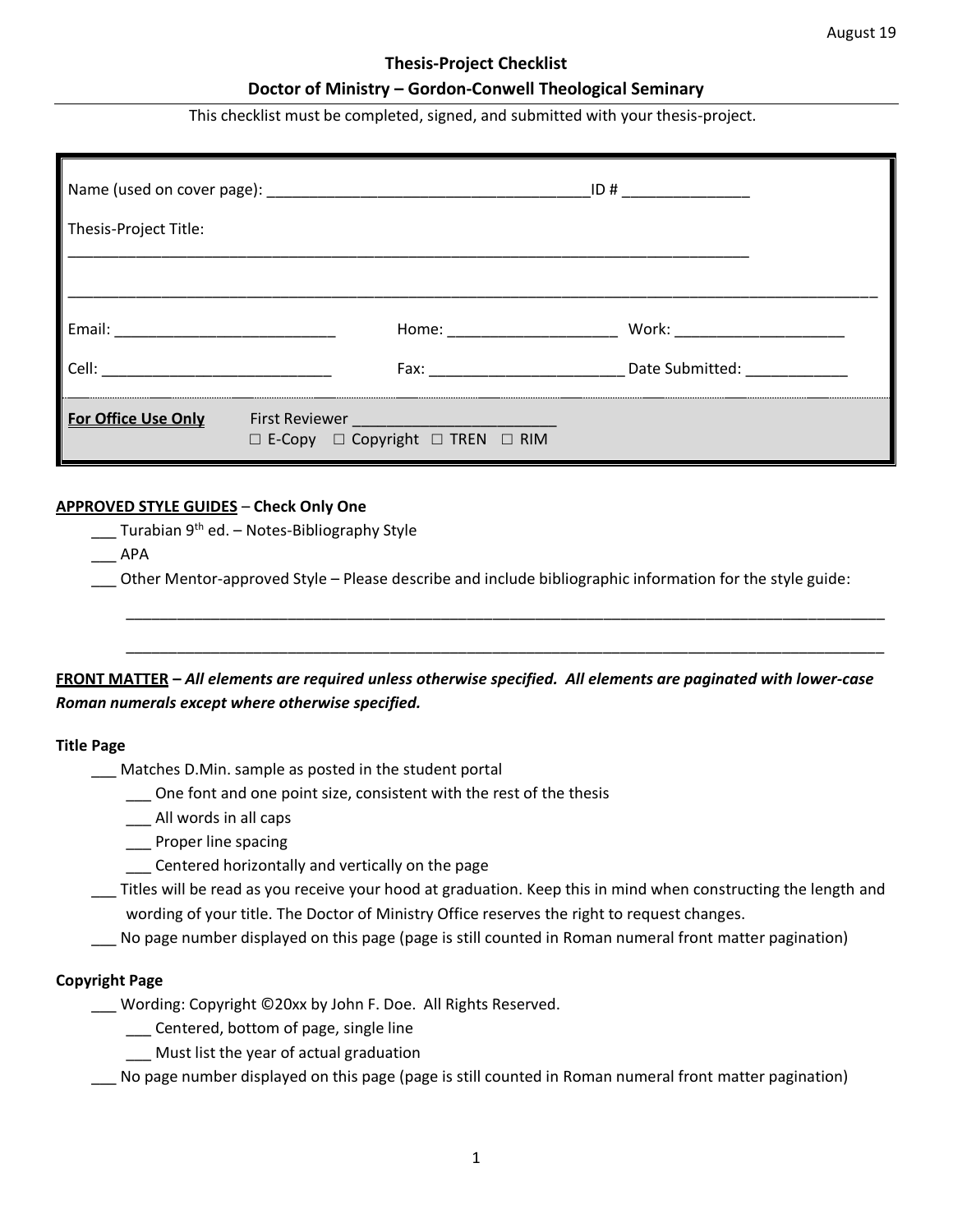# **Dedication Page (optional)**

- \_\_\_ Brief, such as *To Sandra – My Wife, Partner and Friend*
- No top-level heading is placed on this page
- No page number displayed on this page (page is still counted in Roman numeral front matter pagination)

### **Epigraph Page (optional)**

- \_\_\_ Center the quotation horizontally or treat as a block quotation
- Place 1/3 of the way down the page
- \_\_\_ Do not enclose in quotation marks
- \_\_\_ Include the author's name and the title of the work
	- \_\_\_ Separate with a comma
	- \_\_\_ Title of work should be italicized
	- Align flush right and precede by an em dash
- \_\_\_ No page number displayed on this page (page is still counted in Roman numeral front matter pagination)

# **Table of Contents, ToC**

- \_\_\_ Label the first page CONTENTS
- \_\_\_ If the ToC is longer than one page, do not repeat the heading
- \_\_\_ Text and pagination of headings must match respective text and pagination within the thesis-project text
- \_\_\_ Every top-level heading (Front Matter, Chapter, Appendix, Back Matter) that occurs after the ToC must be listed (this is the minimum requirement)
- \_\_\_ Page numbers must be right justified
- \_\_\_ No page preceding the ToC is listed
- \_\_\_ Headings beyond second-level subheads are not included in the ToC

### **List of Figures, Tables, or Illustrations (optional)**

- \_\_\_ If your thesis-project includes only figures, label the first page of the list FIGURES
- \_\_\_ If your thesis-project includes only tables, label the first page of the list TABLES
- \_\_\_ If the list is more than one page do not repeat the heading
- \_\_\_ If your thesis-project includes both figures and tables, label the first page ILLUSTRATIONS but divide the page into two sections labeled *Figures* and *Tables*, left aligned.
- Figure/Table titles and captions should match the wording and capitalization of those in the thesis-project itself
- \_\_\_ Page numbers should be justified right
- \_\_\_ Although only a single-word heading appears on the page, *List of* must precede the title in the ToC and a corresponding page listing must be included

### **Preface (optional)**

- \_\_\_ Label the first page PREFACE
- \_\_\_ If the preface is longer than one page, do not repeat the heading
- \_\_\_ Text should match formatting of the main text of the thesis-project
- \_\_\_ List in the ToC

### **Acknowledgments (optional)**

- \_\_\_ Label the first page ACKNOWLEDGMENTS
- \_\_\_ If your acknowledgments are longer than one page do not repeat the heading
- \_\_\_ There are two acceptable ways of spelling *acknowledgments/acknowledgements* be consistent in your usage
- \_\_\_ List in the ToC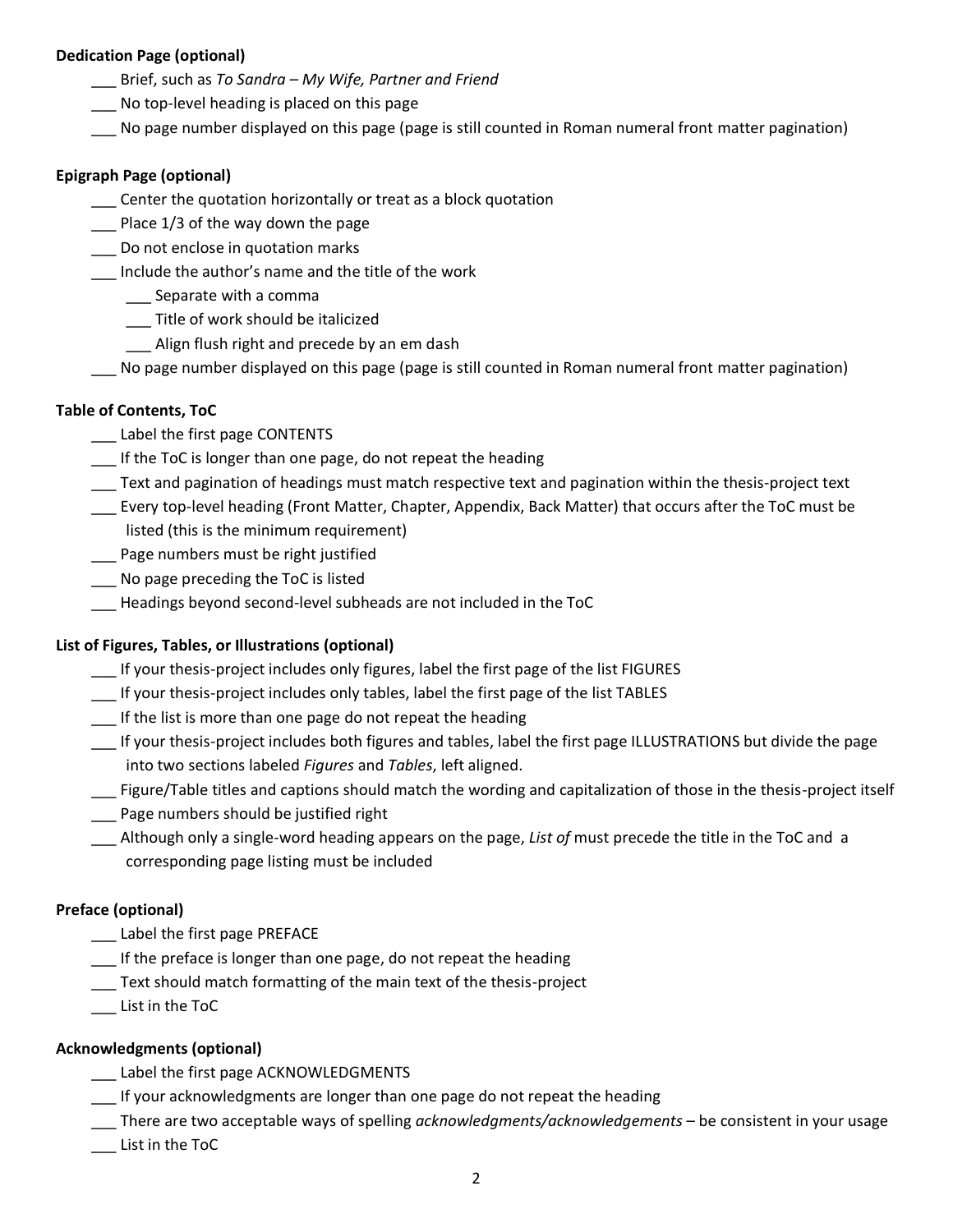# **List of Abbreviations (optional)**

- \_\_\_ Label the first page ABBREVIATIONS
- If the list is longer than one page, do not repeat the heading
- \_\_\_ Although only a single-word heading appears on the page, *List of* must precede the title in the ToC and a corresponding page listing must be included
- \_\_\_ Arrange items alphabetically by the abbreviation, not by the spelled-out term
- \_\_\_ Abbreviations are flush left
- Spelled-out terms are set on a consistent indent

# **Glossary (optional)**

- \_\_\_ Label the first page GLOSSARY
- \_\_\_ If the list is longer than one page, do not repeat the heading
- \_\_\_ List in the ToC
- \_\_\_ Terms are arranged alphabetically, flush left, followed by a period (colon or em dash also ok bold or italics ok)
- \_\_\_ Translation or definition follows the term with the first word capitalized and ending in a period (If the
- definitions consist of only brief words or phrases no terminal period is required)
- \_\_\_ If a definition is more than one line, indent the runovers by a half inch

### **Abstract**

- \_\_\_ Required element of the front matter
- \_\_\_ Must be the final page of the front matter prior to page 1 of the thesis
- \_\_\_ Label the page ABSTRACT
- Length is limited to 100 words
- \_\_\_ Must be double-spaced

# **TEXT**

- \_\_\_ Double spaced
- \_\_\_ Footnotes, Endnotes, Block Quotes, Bibliography, Tables, Appendices, and Epigraphs may be single-spaced
- \_\_\_ 10-12 point size throughout; tables, figures, footnotes, endnotes, and appendices may be smaller if viewable
- \_\_\_ Standard proportional fonts, such as Calibri or Times New Roman avoid Courier fonts
- \_\_\_ Single font used throughout work
- \_\_\_ Aligned left not justified
- \_\_\_ Black, high quality print
- \_\_\_ No blank pages
- \_\_\_ Consistency of spacing between paragraphs and headings
- \_\_\_ Each Chapter, List, and Appendix starts on a new page
- \_\_\_ "Gordon-Conwell" and "thesis-project" are hyphenated

### **HEADINGS**

- \_\_\_ All top-level headings (Front Matter, Chapters [including Introduction and Conclusion if applicable], Appendices, and Back Matter) must be in all caps and centered at the top of the page. Bold also ok.
- \_\_\_ Higher-level headings should be more visually prominent than lower-level ones (see Turabian A.2.2.4)
- \_\_\_ Do not use point size adjustment in the differentiation of your headings
- \_\_\_ Each level of heading should be consistent and different from all other levels
- \_\_\_ Do not leave a new heading by itself at the bottom of a page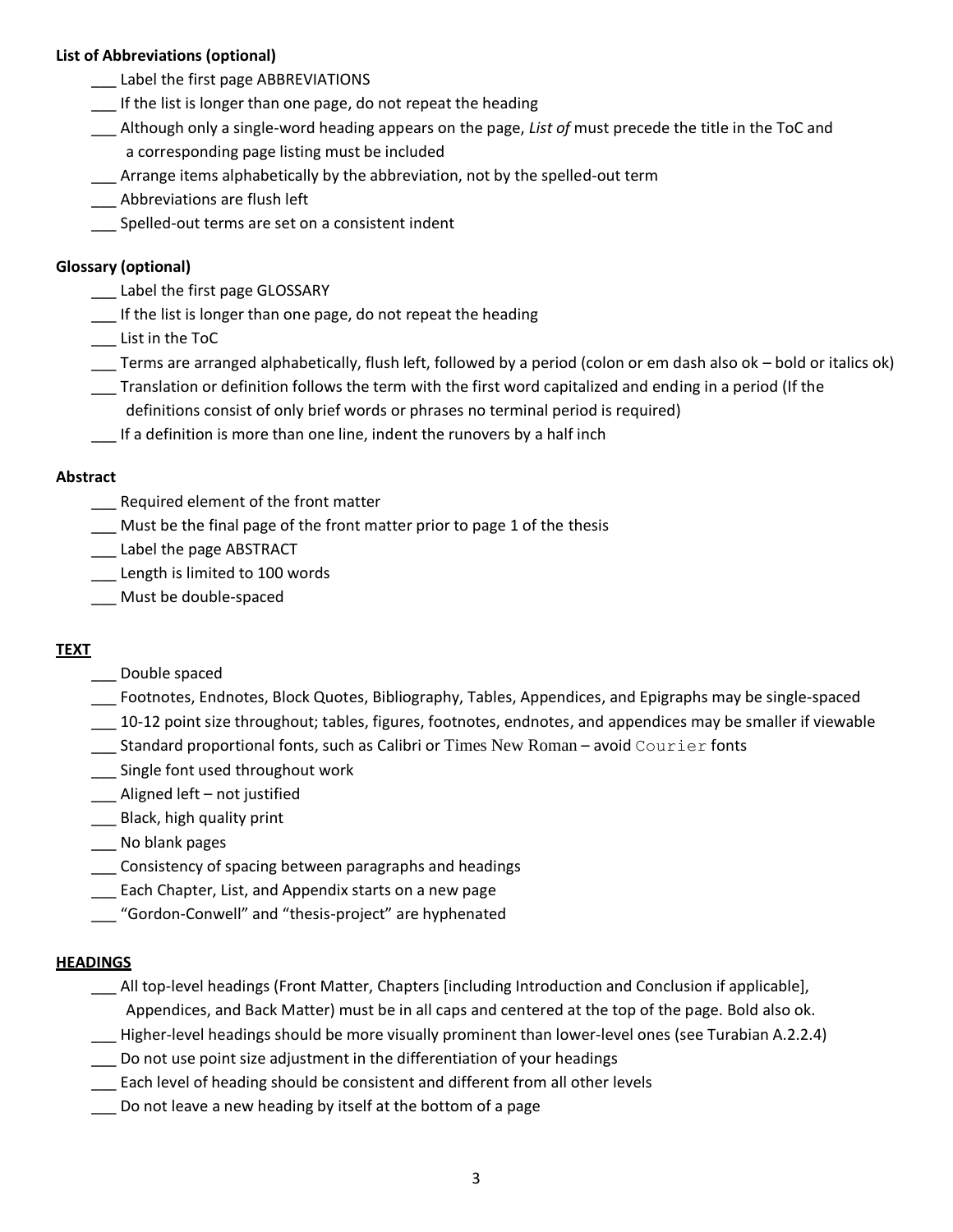# **MARGINS**

- \_\_\_ All margins 1" (left, right, top, bottom)
- \_\_\_ Consistent margins throughout thesis-project including front and back matter, tables, and figures

# **FOOTNOTES**

- \_\_\_ Consistent spacing
- \_\_\_ A work must be cited in full the first time it is referenced in a chapter, regardless of whether it has been referenced in a previous chapter
- \_\_\_ Include a shortened version of the title of a work when using the shortened reference for a work
- \_\_\_ Use of Ibid. is not allowed
- \_\_\_ Terminal period for all footnotes
- \_\_\_ Appropriate use and placement of punctuation
- \_\_\_ Restart footnotes with each new chapter
- \_\_\_ Include a single line between footnotes when multiple footnotes appear at the bottom of a page
- \_\_\_ Footnotes should be indented one half inch and numbered with a full-size number followed by a period. Do not superscript footnote numbers.

# **BLOCK QUOTES**

\*\*Each style guide has slightly different requirements when it comes to block quotes. For example, the determining factor in Turabian for whether a quote should be formatted as a block quote is the number of lines of the quote as it appears in the paper. APA's sole determining factor is word count. Read your chosen style guide carefully to determine the proper usage and formatting of block quotes and be consistent throughout your work.

# **EPIGRAPHS**

- No epigraph comes in the middle of running text; epigraphs may come on the Epigraph page, at the beginning of a chapter, or beginning of a section
- \_\_\_ Treat as a block quotation
- \_\_\_ On the line below it, give the author and the title, flush right and preceded by an em dash
- \_\_\_ A formal citation is not required do not footnote an epigraph
- \_\_\_ Leave two blank lines between the source line and the beginning of text

### **SCRIPTURE CITATIONS**

- \_\_\_ Use the *SBL Handbook of Style* for Scripture citation guidelines and appropriate abbreviations
- \_\_\_ Use the full text of a book title in running text (e.g. "In 1 Corinthians, Paul admonishes...")
- You may use the full text of a book title or its standard abbreviation in footnotes or parenthetical citations, but whatever you choose, be consistent
- \_\_\_ Scripture abbreviations do not end in a period (e.g. Gen, Isa, 2 Tim, Phlm)

### **TABLES AND FIGURES**

- \_\_\_ Captions and headings for all tables and figures must be formatted in a consistent manner (numbering, punctuation, placement in relation to the table or figure, etc.)
- \_\_\_ Must fit within the margins of the thesis-project
- \_\_\_ For tables and figures that continue onto the next page, carry over titles and headings to the following pages